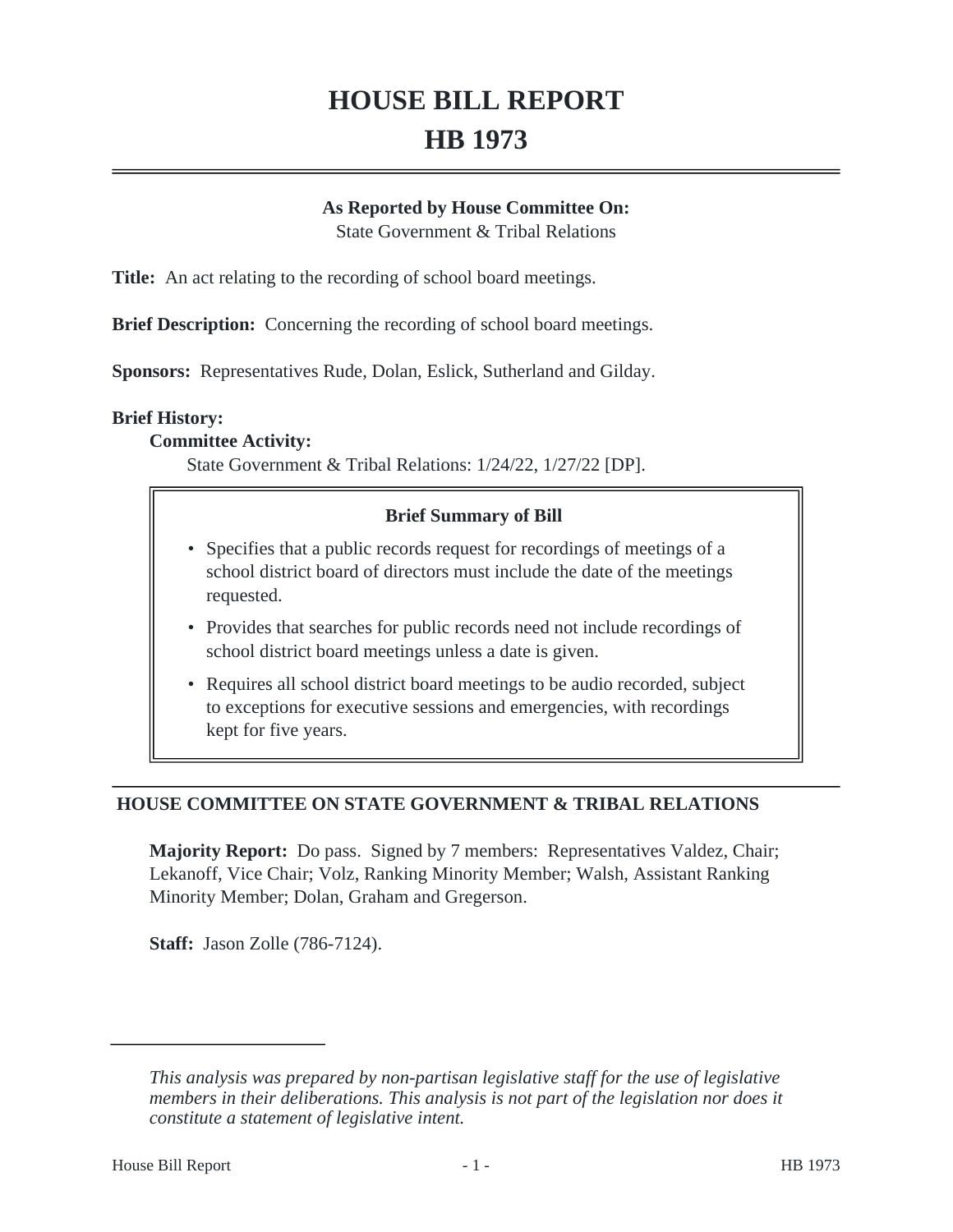# **Background:**

# The Public Records Act.

The Public Records Act (PRA) generally requires state and local governmental entities to make many government records available to the public upon request. There are, however, over 500 statutory exemptions for certain records or information contained in records.

A request under the PRA must be for identifiable records. A person cannot request all or substantially all of the records of an agency. A person may, however, request all of the records regarding a particular topic or containing a particular keyword or name.

# The Open Public Meetings Act.

The Open Public Meetings Act (OPMA) requires many governmental entities to conduct their meetings in public. Any member of the public is entitled to attend a meeting subject to the OPMA without having to provide a name or fulfill any other condition. Governing bodies may not vote by secret ballot, and minutes of these meetings are open to public inspection.

The OPMA permits governmental entities to conduct meetings at sites other than the regular meeting site in emergency situations. Notice requirements do not apply to such meetings.

Governing bodies are permitted to hold nonpublic executive sessions for limited purposes. These purposes include:

- considering certain matters related to national security or a data security breach;
- considering real estate purchases or sales, when doing so publicly would affect the price;
- reviewing negotiations on publicly bid contracts, when doing so would increase costs;
- evaluating the performance of, or complaints or charges brought against, a public officer or employee;
- evaluating the qualifications of job applicants or candidates to appoint to elective office;
- discussing certain matters with legal counsel related to enforcement actions, litigation, or—in certain circumstances—potential litigation; and
- considering certain grant applications and grant awards.

# **Summary of Bill:**

# The Public Records Act.

A PRA request for recordings of meetings of a school district board of directors must specify the date of the meetings requested. When a school district is searching for and providing records in response to a PRA request, the district must only consider whether the date of a meeting has been given.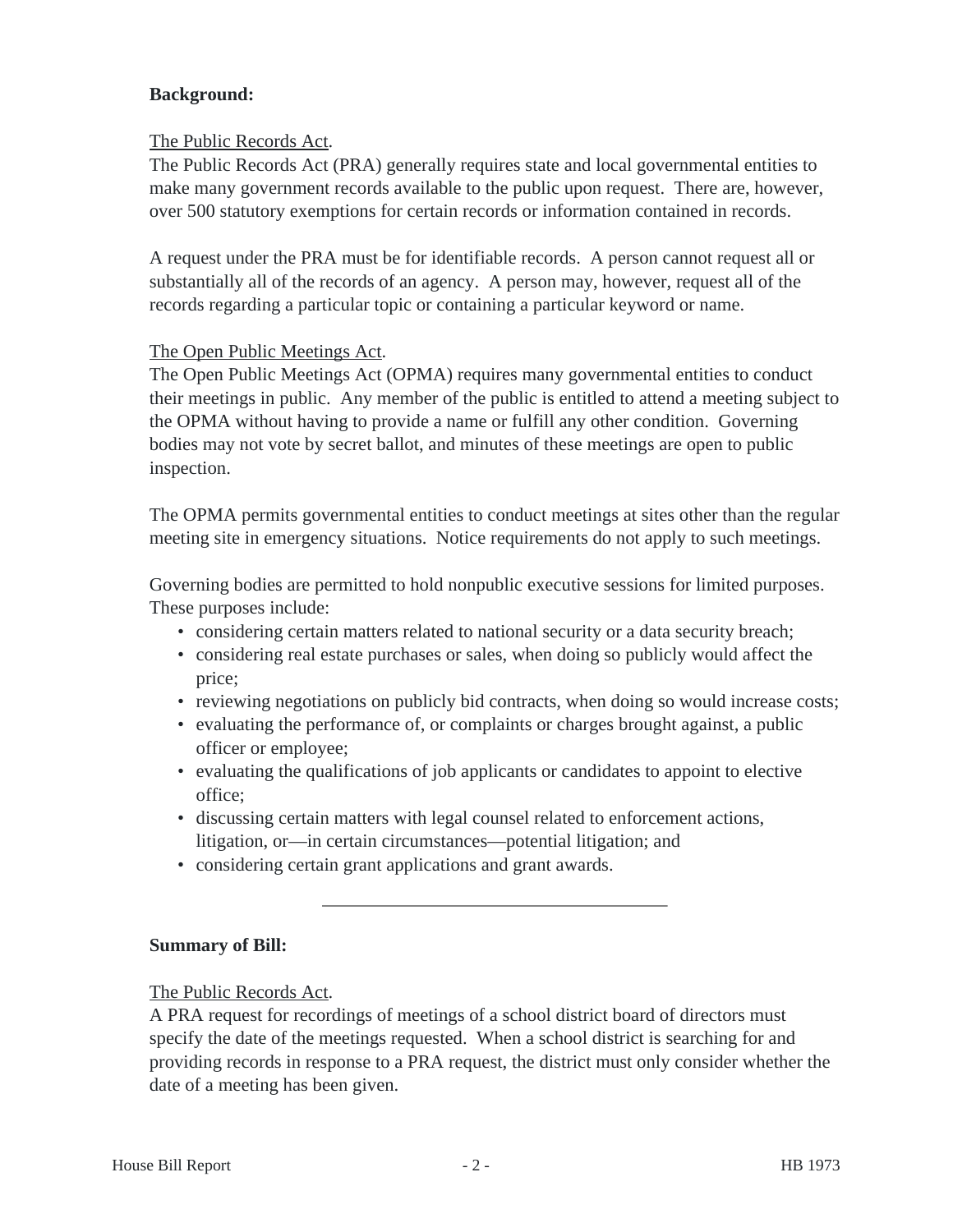It is not a violation of the PRA if the school district is unable to provide a recording of a school district board meeting because of technical issues.

# The Open Public Meetings Act.

All regular and special meetings of a school district board of directors at which a final action is taken or formal public testimony is accepted must be audio recorded, except for:

- executive sessions; and
- meetings conducted in an emergency situation.

The audio recordings must include comments made by the directors and the public, if formal public testimony was accepted. Audio recordings must be kept for at least five years.

It is not a violation of the OPMA if the school district attempts to record a meeting in good faith but, due to technological issues, a recording is not made or is unintelligible in whole or part.

# **Appropriation:** None.

**Fiscal Note:** Requested on January 19, 2022.

**Effective Date:** The bill takes effect on June 30, 2023.

# **Staff Summary of Public Testimony:**

(In support) Many school board meetings are recorded only through minutes, which are insufficient to describe the conversations held around motions and votes. It is important for people to have a certain level of access to school board meetings. The bill is designed narrowly to keep administrative costs for school districts low. People will not be able to request district recordings based on content—only by date. There are many ways a school district could comply: (1) a district could post recordings on YouTube; (2) Zoom allows for meetings to be recorded; or (3) cell phone applications can record meeting audio. But overall, this bill increases transparency for parents and members of the public who are unable to attend meetings.

# (Opposed) None.

(Other) School boards are a space for safe, open, and transparent public comment. It is good that this bill provides relief to school districts when they face technical issues when recording. Some small school districts may need additional equipment and staff to satisfy the recording requirements, which will come at a cost. Perhaps executive sessions should also be recorded but made exempt from disclosure. This bill will help the media cover school districts, especially smaller ones that are not currently recording.